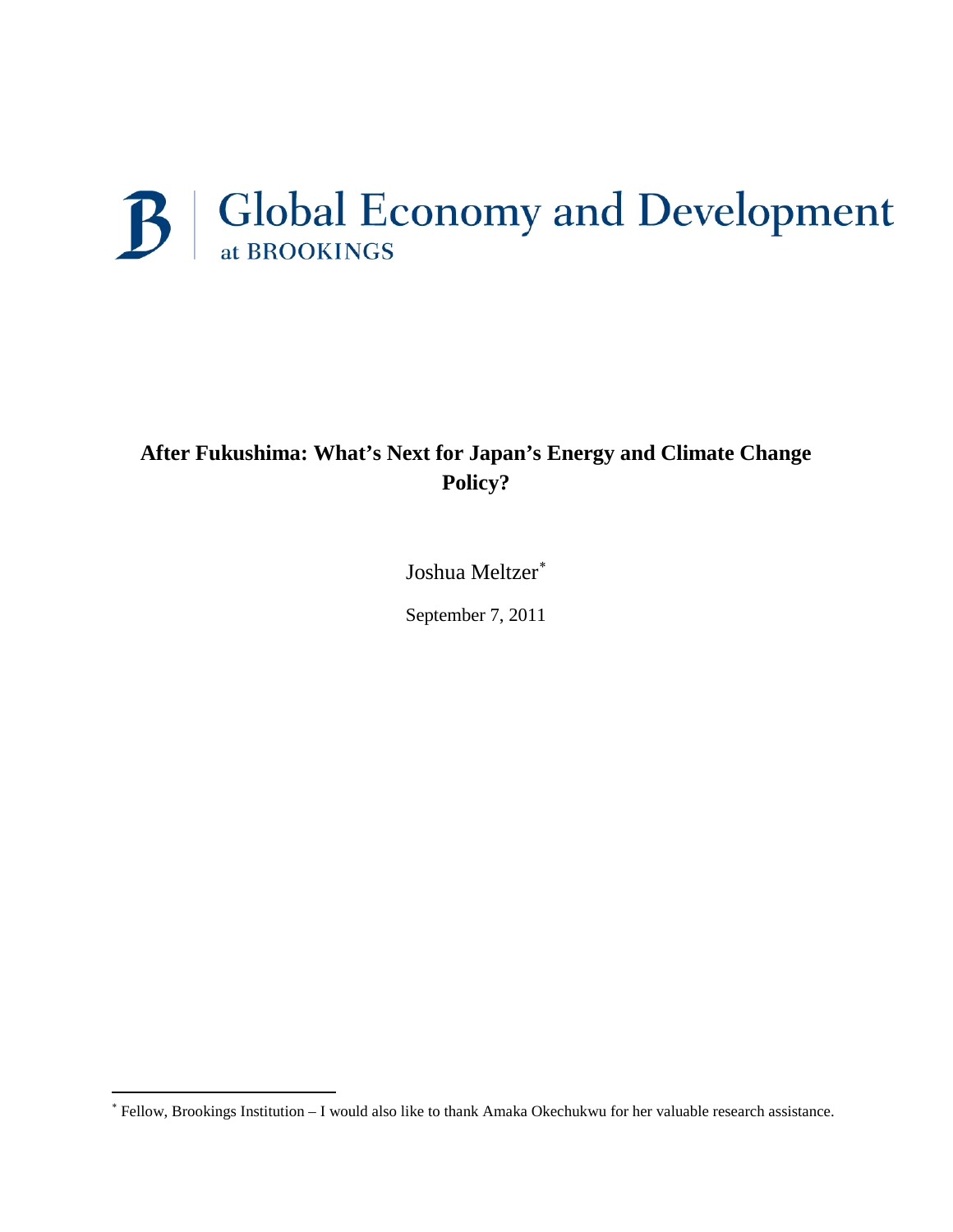### **AFTER FUKUSHIMA: WHAT'S NEXT FOR JAPAN'S ENERGY AND CLIMATE CHANGE POLICY?**

#### **Joshua Meltzer**[∗](#page-1-0)

# **1. Introduction**

Following the devastating March earthquake, tsunami and nuclear incident at Fukushima Daiichi, the Japanese government has begun a process of reviewing its energy policy and specifically the role of nuclear power in the country. The choices that Japan makes will have important implications for energy and climate change policy for Japan and globally.

Japan is currently the world's third largest economy, with a GDP in 2010 of \$5.49 trillion, only slight smaller than China's GDP of \$5.87 trillion<sup>[1](#page-1-1)</sup>. The size of Japan's economy and its scarcity of domestic energy sources mean that changes in Japan's energy consumption will have to be realized on world markets and will have implications for the availability and price of these energy sources for other countries.

Currently, 9 percent of Japan's electricity is generated from renewable energy, of which about 8 percent is from hydroelectric power. The rest is generated from nuclear power (26 percent), liquefied natural gas or LNG (28 percent), coal (25 percent) and petroleum (13 percent). Under Japan's Basic Energy Plan that was revised in June 2010, the 2030 targets for Japan's energy sector were for renewable energy to increase to 20 percent of the generation mix, nuclear power to increase to 50 percent, while LNG and coal would be reduced to approximately 10 percent of electricity generation, with oil generating the remainder.

# **2. Fukushima and Nuclear Power**

The nuclear meltdown at the Fukushima reactors has had significant implications for Japan's energy policy— the most important being the future of nuclear power in Japan and how changes in nuclear energy use will affect its consumption of other energy sources.

Currently, 38 of Japan's 54 nuclear reactors are off-line. This is the result of a loss of public confidence in the safety of nuclear power plants in Japan, which has led local governments to prohibit the nuclear plants in their districts from resuming operations after the plants were shut down as part of the regular inspection cycle. As additional reactors are closed for regular maintenance, by around June 2012 all of Japan's nuclear power plants will be closed.

 $\overline{a}$ 

<span id="page-1-0"></span><sup>∗</sup> Fellow, Brookings Institution – I would also like to thank Amaka Okechukwu for her valuable research assistance.

<span id="page-1-1"></span><sup>1</sup> World Bank Indicators, 2010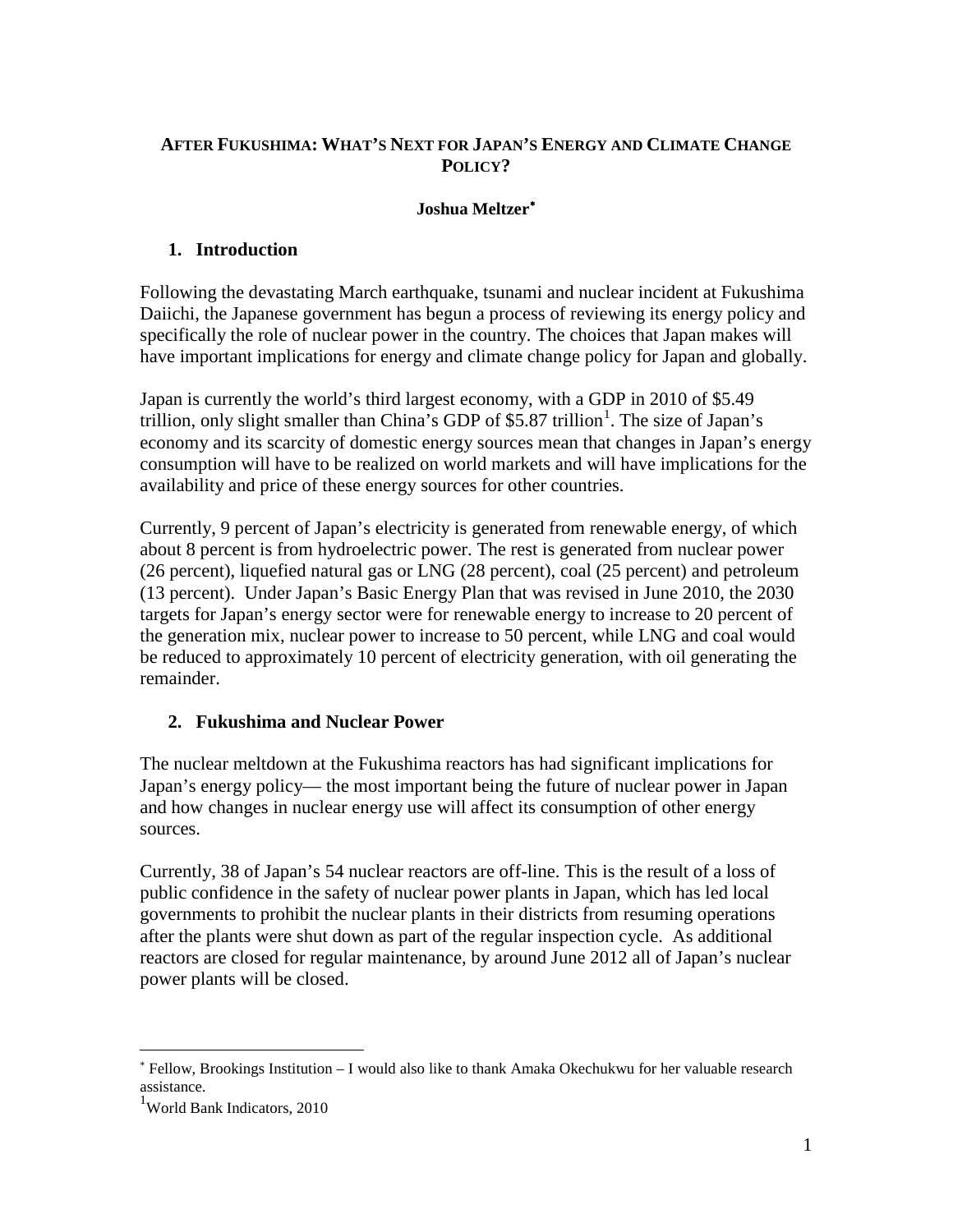The Japanese government has responded to the immediate shortfall in nuclear generating capacity by calling on large energy consumers to reduce their electricity consumption by 15 percent. Business and households have also voluntarily reduced their electricity consumption through such measures as shutting down elevators and using less air conditioning.

In the immediate term, a permanent loss of nuclear generating capacity will have significant economic and social ramifications for Japan. The cuts in electricity are already having adverse impacts on business. And while the electricity cuts have demonstrated the capacity of Japanese society to adjust to using less electricity, these challenges are being born in the spirit of pulling together to address an immediate disaster. However, there remains a big question over their sustainability over time.

Therefore, the most immediate challenge is for the Japanese government to devise a process for restarting the closed nuclear power plants. The current plan appears to be to use computer simulations to stress test the nuclear plants to determine their safety. Assuming these reactors pass this test, the next challenge will be to convince the Japanese people and local governments of the safety of nuclear power. While local governments receive significant fiscal revenue from nuclear power plants, they will need to be responsive to public feelings on this issue - one does not need look further than the ongoing local opposition in Okinawa to relocating the U.S. military base at Futenma to appreciate the ability of strong local opposition to stymie important goals of the federal government.

Convincing Japanese people that nuclear power is safe will be a major challenge. This is not just because of the distrust of Tokyo Electric Power Company (TEPCO) – the company responsible for Fukushima – which in 2002 falsified reports of safety tests and was slow in letting the government know of the unfolding nuclear disaster at Fukushima. The Japanese government has also mishandled the nuclear crisis and it now appears that it was slow to release information on the extent of the nuclear meltdown and on the release of contaminated food from the area around Fukushima into the food supply.

The structure of Japan's nuclear regulatory set-up is also under scrutiny. In particular, there is a growing perception that the revolving door of nuclear officials going into nuclear power companies has created a culture where Japanese nuclear regulators were too close to the nuclear operators, compromising their independence. Moreover, the agency responsible for regulating Japan's nuclear sector – the Nuclear and Industrial Safety Agency - is part of the agency response for promoting nuclear power, the Ministry for Economy, Trade and Industry, creating at least the perception of conflicting interests. This contrasts with the independence of the United States Nuclear Regulatory Commission – the agency responsible for regulating civilian nuclear material and facilities. This has undermined the ability of the Japanese government to renew confidence among the public over the country's nuclear industry.

The most likely outcome for Japan's nuclear industry will be a successful conclusion of the stress tests, which will provide a path for reopening the current plants and leave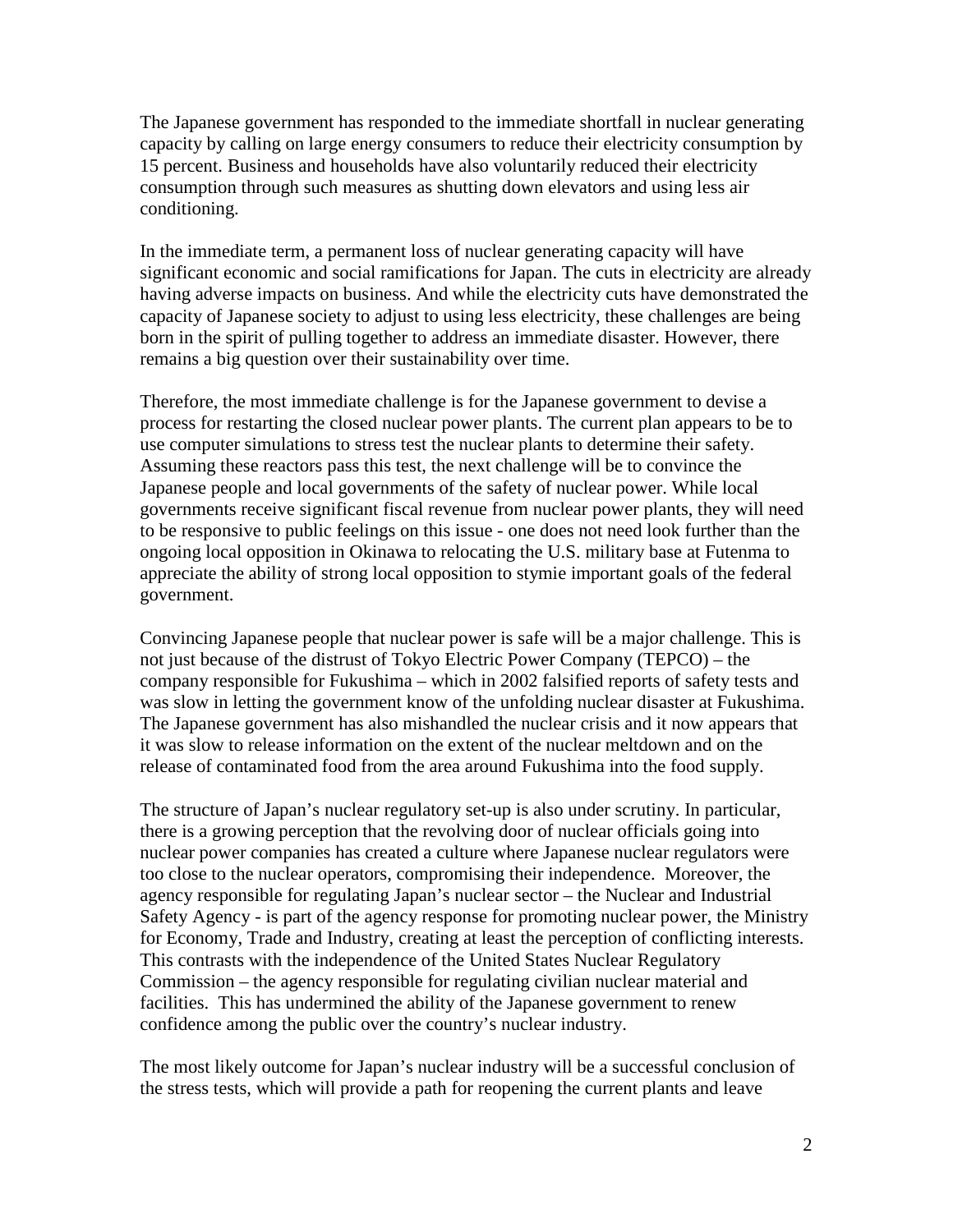nuclear power to occupy a similar proportion of generating capacity as before the Fukushima disaster– around 25 percent. However, the plans to grow nuclear energy to 50 percent of total electricity supply by 2030, which would have required building an additional 14 plants, will most likely need to be abandoned. And with Japan's electricity growth averaging close to 1 percent annually, the government will have to devise a new energy strategy.

Moreover, any significant changes in Japan's energy policy will require a political leader who can articulate a comprehensive forward looking energy policy and garner enough support in the Japanese parliament to pass the necessary legislation. However, Japan suffers from a lack of political leadership. On 2 September 2011 Yoshihiko Noda was elected as Prime Minster of Japan - the sixth Japanese Prime Minister in five years – and he will lead a weakened Democratic Party of Japan (DPJ).

# **3. Japan's Energy Sources and Increasing Energy Efficiency**

As Japans develops a new energy policy it will need to assess what other sources of energy should replace the gap left by nuclear power. One of the issues that the government will need to consider when formulating its energy policy is the already high cost of energy in Japan and the adverse impact this has had on the competitiveness of the Japanese economy and which has already contributed to the trend for Japan's heavy industry to relocate overseas.

Moreover, any shift away from nuclear power will need to take into account the implications for Japan's energy security. While Japan has no uranium reserves, its capacity to enrich uranium and obtain it from reliable stable countries such as Australia has led to Japan seeing nuclear power as an important source of energy security.<sup>[2](#page-3-0)</sup>

The Japanese government is also likely to craft its energy policy to take into account global climate change policies. However, a lack of progress in the United Nations climate change negotiations and in the United States means that climate change issues are likely to figure less prominently in Japan's energy calculations than was previously the case.

The following provides an overview of Japan's non-nuclear energy sources and the scope for Japan to increase their use.

# *3.1 Renewable Energy in Japan*

Under the June 2010 Basic Energy Plan, renewable energy and in particular solar power was to increase from 9 percent to 20 percent in 2030. While the development of renewable energy will contribute to Japan's energy security, achieving this target will be a challenge.

<span id="page-3-0"></span> $2$  Japan Ministry of Economy, Trade and Industry, New National Energy Strategy 2006, p. 14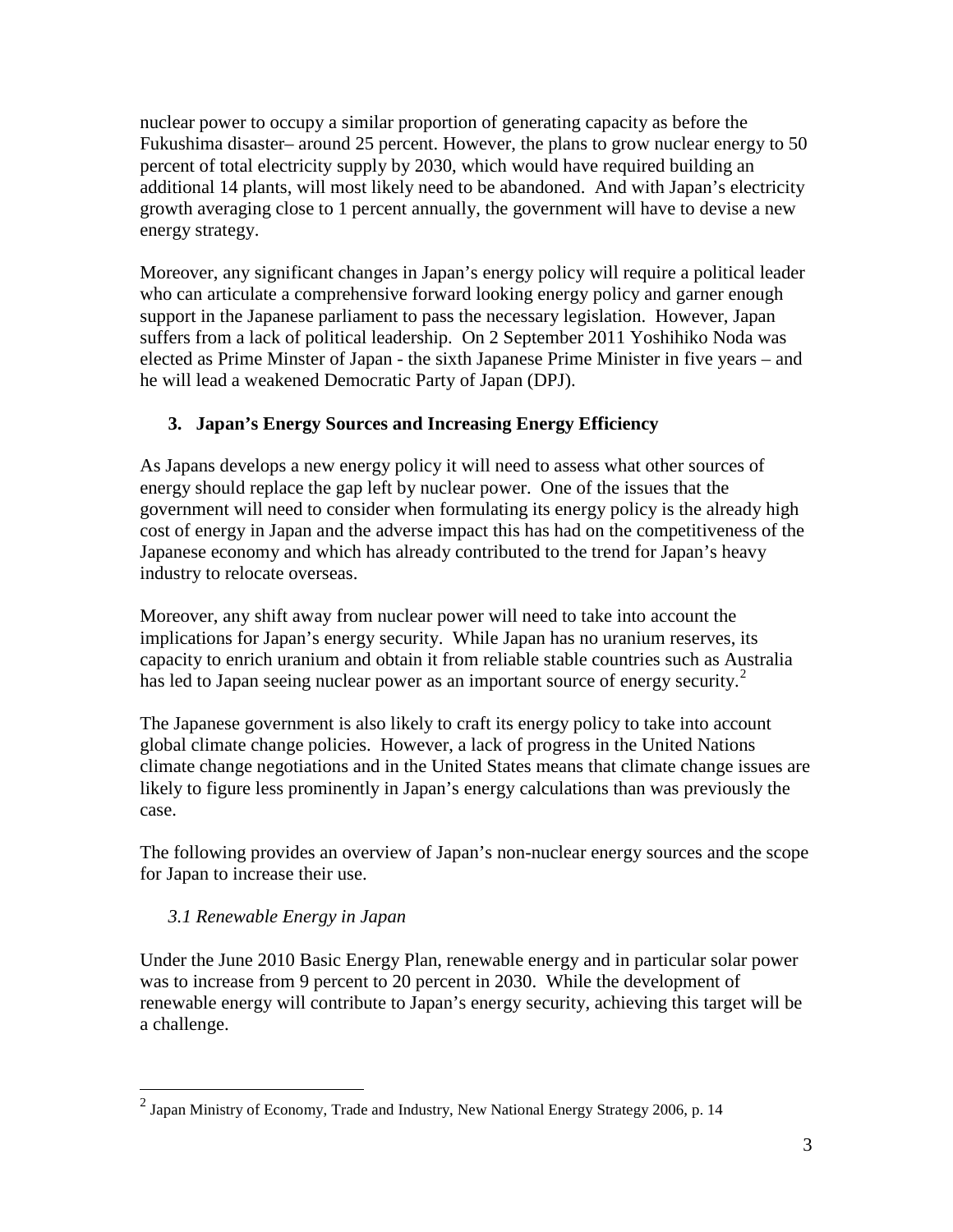Most of the increase in renewable energy is expected to come from increased solar energy by encouraging the installation of solar panels on roofs and developing some larger-scale solar facilities.

Solar power, however, is a very expensive form of renewable energy in Japan. It is close to twice the cost of electricity faced by households and over five times the cost of electricity paid by large business. Moreover, without adequate subsidies for lower income households to install solar power, Japan's promotion of solar power will be economically regressive as mainly businesses and wealthier households will be able to afford to install solar power and to sell the surplus energy back to the grid, while any increased cost of electricity caused by the uptake of renewable energy will be distributed among consumers.

In contrast, the cost of wind power in Japan is largely economically viable. However, the capacity for Japan to significantly expand its wind power is limited by a lack of space and frequent hurricanes which can damage wind turbines. The scope for further hydroelectric power is also limited.

Japan has significant geothermal potential and some of the world's first geothermal energy was developed in Japan. However, the ability for Japan to develop this energy source is constrained by the location of geothermal sources in its national parks, which have strict limits on their development. While directional drilling has opened the possibility for some additional geothermal development close to these park boundaries, without a significant revision of the restrictions on development in national parks, geothermal energy is unlikely to significantly expand. In addition, the Japanese onsens – spas which rely on underground hot water - are opposing the development of geothermal energy because of concerns it will reduce the availability of hot water.

### *3.2 Natural Gas*

Natural gas currently comprises approximately 28 percent of Japan's electricity and was projected to decrease to 10 percent under the 2010 Basic Energy Plan. In the wake of Fukushima, natural gas is likely to be the main beneficiary. It is predicted that should Japan's nuclear energy mix remain similar to its current level and if Japan decides to satisfy its additional energy needs with natural gas, imports of natural gas could increase by as much as 65 million tons (LNG equivalent).<sup>[3](#page-4-0)</sup>

Japan's reconsideration of a role for natural gas in its economy is being taken against the background of the so-called shale gas revolution occurring in the United States where the development of directional drilling and hydraulic fracturing technologies has opened up large sources of shale or so-called unconventional natural gas. These new sources of gas are so significant that the U.S. Energy Information Agency predicts shale gas reserves as high as 862 trillion cubic feet.<sup>[4](#page-4-1)</sup>

<span id="page-4-0"></span> <sup>3</sup> Institute of Energy Economics, Japan Energy Brief No. 14, July 2011, p. 5

<span id="page-4-1"></span><sup>4</sup> U.S. Energy Information Administration release, Annual Energy Outlook 2011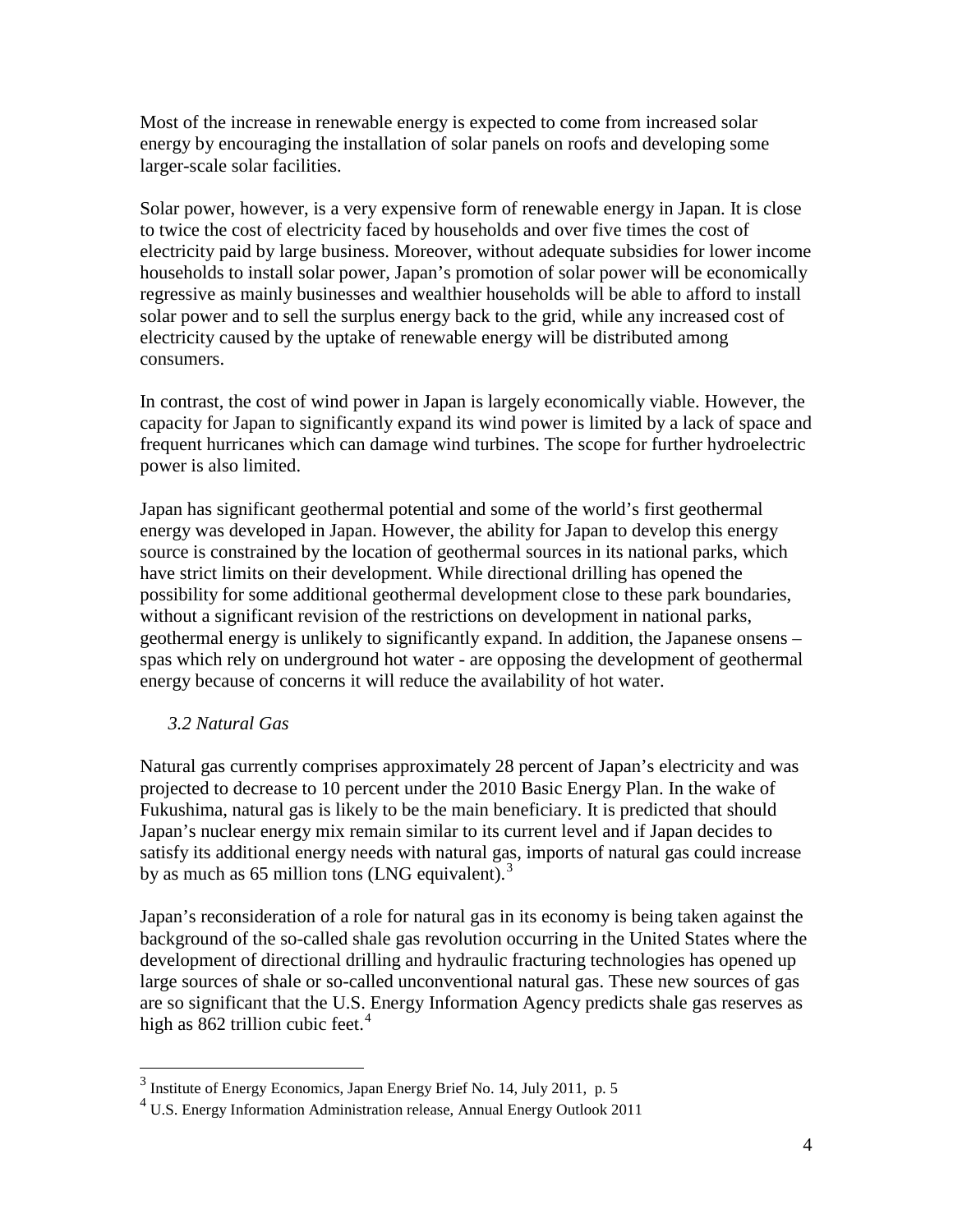There are some environmental challenges to developing these shale gas reserves in the United States. In particular, there are concerns that the fluids used in hydraulic fracturing could contaminate underwater reservoirs of drinking water. Should the United States be able to address these environmental challenges and fully develop this resource, there should be enough gas for the United States to export, some of which could end up in Japan. From an energy security perspective, the ability to source gas from the U.S. combined with LNG from Australia should help strengthen Japan's confidence in its energy supplies.

Moreover, from a climate change perspective, while the CO2 content of natural gas is higher than nuclear or renewable energy, it is better than the CO2 released from burning coal or oil. [5](#page-5-0)

*3.3 Coal*

Most of Japan's coal fired generators are relatively new and efficient and are therefore expected to keep operating. Following the Fukushima incident, there has been some discussion in Japan about increasing imports of coal to maintain its current share of electric power. However, this contradicts the 2010 Basic Energy Plan to reduce coal's share of power generation from 25 percent to 10 percent.

*3.4 Oil*

Japan is the world's third largest importer of oil after the United States and China. Oil is largely used in the electricity sector as a back-up source of generating power, and is likely to retain this role under any new energy plan.

*3.5 Increases in Japan's energy efficiency*

Japan is already considered one of the most energy efficient countries in the world and is the fourth most energy efficient country in the  $\overline{GS}^6$  $\overline{GS}^6$  but there is certainly scope to increase both demand and supply side energy efficiency in Japan. On the supply side, more efficient IGCC units and gas turbines will produce some gains. Moreover, the recent cuts in energy consumption through reduced use of elevators, lifts and air conditioning has demonstrated the potential at least, to reduce energy demand.

Japan's energy consumption, while growing, is also set against a declining population, which is expected to decrease from 128 million in  $2010<sup>7</sup>$  $2010<sup>7</sup>$  $2010<sup>7</sup>$  to 115 million in 2030 and to 95 million in  $2050$ .<sup>[8](#page-5-3)</sup> This will also reduce the growth in energy demand in Japan.

<span id="page-5-0"></span> <sup>5</sup> EIA-Emissions of Greenhouse Gases Report 2009, table 6

<span id="page-5-1"></span><sup>6</sup> International Energy Statistics 2008. Energy Efficiency measured as Total Primary Energy Consumption per Dollar of GDP (Btu per Year 2005 U.S. Dollars (Purchasing Power Parities))

<span id="page-5-2"></span><sup>7</sup> Japan National Census 2010

<span id="page-5-3"></span><sup>8</sup> National Institute of Population and Social Security Research in Japan, Population Projections for Japan: 2006-2055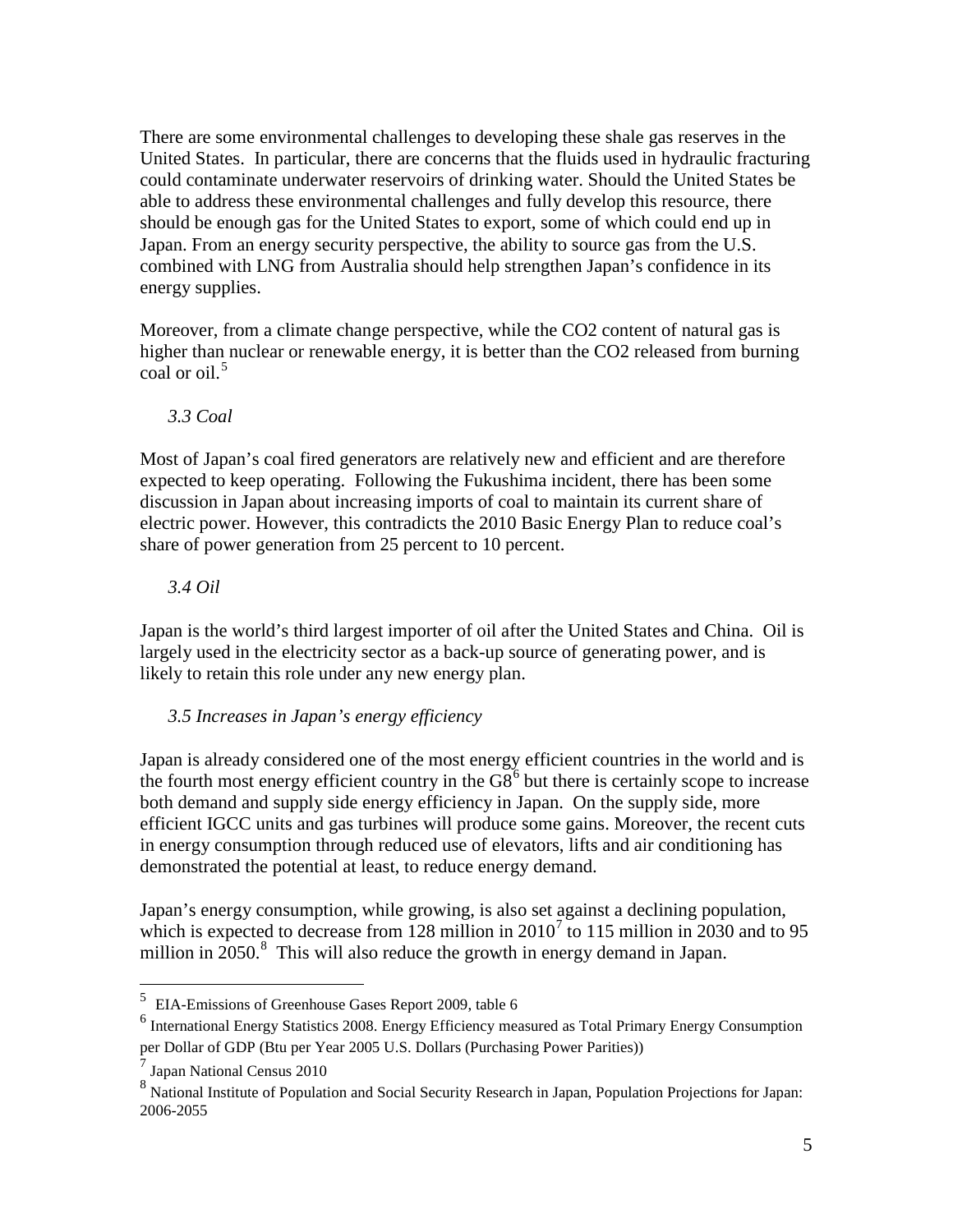# **4. Japan's Climate Change Policy**

Japan's annual greenhouse gas emissions are approximately 1.2 billion metric tons, making Japan the fifth largest emitter of GHG emissions. Under the Kyoto Protocol, Japan has agreed to reduce its GHG emissions by 6 percent below 1990 levels by 2012. To achieve this goal, Japan introduced the Kyoto Protocol Target Achievement Plan. Some of the initiatives introduced under the plan include the promotion of voluntary action plans by industries and companies, improving the energy efficiency of households, railways, ships and air-crafts, implementing national campaigns to promote green and sustainable practices, forest fostering, as well as introducing a voluntary emissions trading scheme in 2005. [9](#page-6-0)

Japan has also sought to reach its Kyoto Protocol target by purchasing certified emission reduction (CER) credits issued by clean development mechanism (CDM) projects. Each CER counts as one ton of C02 and can used by countries to meet their GHG targets under the Kyoto Protocol. Japan has 435 CDM projects which make up 11 percent of all registered CDM projects. [10](#page-6-1)

In the UN climate change negotiations, Japan has taken a firm position against agreeing to a further set of targets for a second commitment period under the Kyoto Protocol unless the United States and developing countries like China are also prepared to do their part. [11](#page-6-2)

Japan's original plan to increase the role of nuclear power in the economy from 26 percent to 50 percent was largely driven by climate change and the need to reduce greenhouse gas emissions. Without an expansion of nuclear power and given the challenges to developing renewable energy in Japan, the carbon intensity of Japan's economy can be expected to increase. This will make Japan's Copenhagen Accord pledge to reduce its emission by 25 percent below 1990 levels by 2020 increasingly difficult to achieve.

Moreover, there is a sense in Japan that the Copenhagen Accord pledge made by Prime Minister Hatoyama was done without sufficient domestic consultation. Consequently, there does not appears to be a broad domestic consensus on whether this is an appropriate GHG mitigation target for the country.

The outcome of Japan's review of its energy policy will be an important indicator of whether Japan will be able to make the type of cuts to its GHG emissions that would be

<span id="page-6-0"></span><sup>&</sup>lt;sup>9</sup><br>See Kyoto Protocol Target Achievement Plan, 2008. [http://www.kantei.go.jp/foreign/policy/ondanka/KP\\_Achievement\\_Plan\\_Text.pdf](http://www.kantei.go.jp/foreign/policy/ondanka/KP_Achievement_Plan_Text.pdf)

<span id="page-6-1"></span> $10$ See UNFCCC statistics website.

<http://cdm.unfccc.int/Statistics/Registration/RegisteredProjAnnex1PartiesPieChart.html>

<span id="page-6-2"></span><sup>&</sup>lt;sup>11</sup> See release by Japan's Ministry of Foreign Affairs on "Japan's position regarding the Kyoto Protocol" http://www.mofa.go.jp/policy/environment/warm/cop/kp\_pos\_1012.html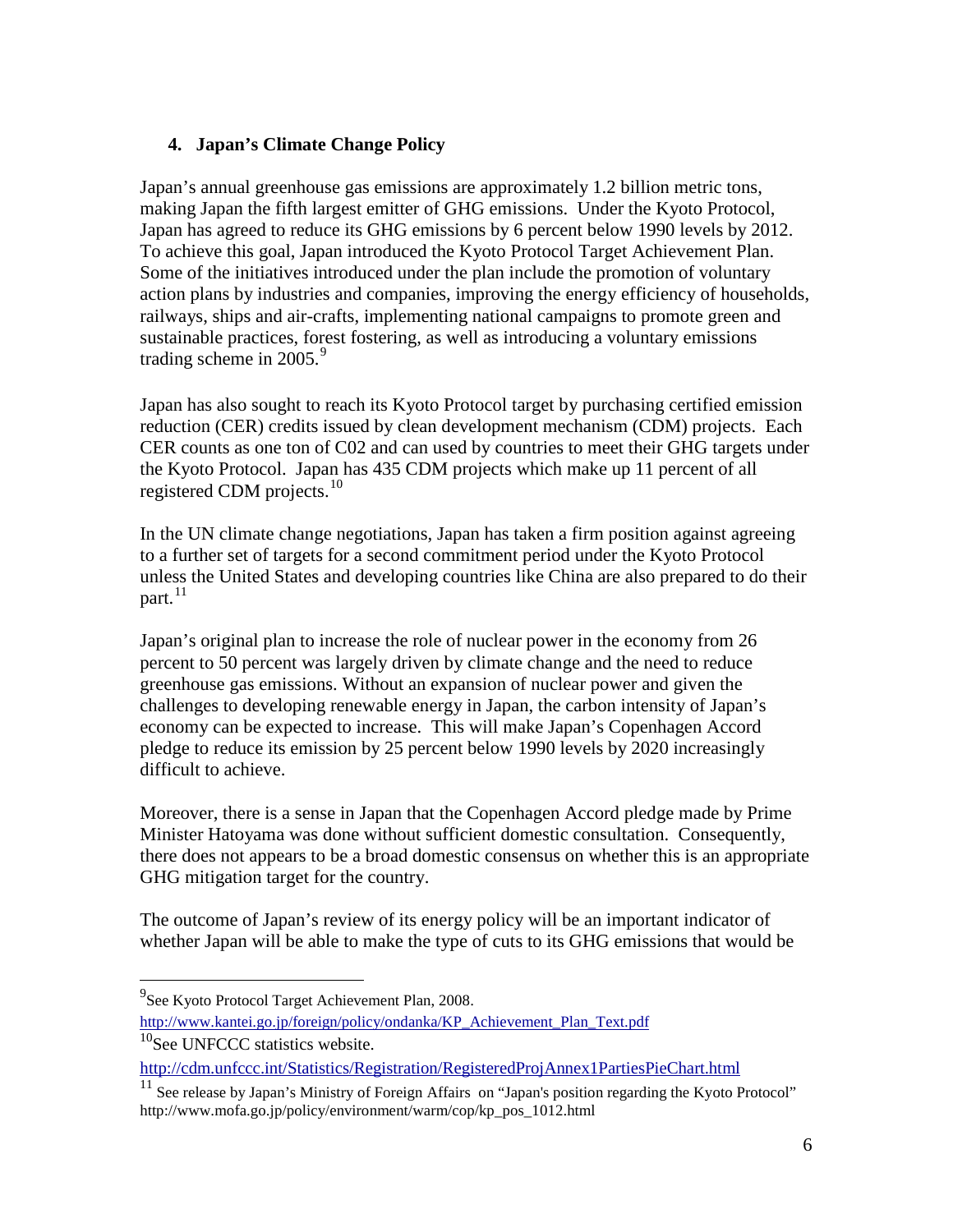required to reach their Copenhagen Protocol pledge. For instance, an inability to overcome public opposition to nuclear power would likely doom these targets. Even should the government be able to retain nuclear energy at its current rate, Japan will need a range of other climate change measures to reach this target.

The Japanese government has been considering a range of measures that should help reduce Japan's GHG emissions. For instance, a recently passed feed-in tariff (FIT) will support the government's renewable energy targets. However, whether this FIT will be high enough to overcome the abovementioned barriers to developing renewable energy in Japan remains to be seen. Japan is also considering a tax on carbon as part of comprehensive tax reform, though the tax will likely be small and its impact on Japan's GHG emissions will be marginal. The DPJ had originally said it would also consider a cap and trade system but this policy now appears to have been shelved. It appears unlikely that these policies alone will be enough to reduce Japan's GHG emissions consistent with its Copenhagen Accord pledge.

### **5. Conclusions and Recommendations**

Japan has recently confronted a series of catastrophes from the earthquake, the tsunami and the meltdown of the nuclear reactor at Fukushima. The Japanese people have shown an admirable ability to address these challenges. These disasters have forced a rethink of Japan's energy policy going forward, and have revealed weaknesses in Japan's energy structure, including its nuclear regulatory framework.

Moreover, the strong link between energy consumption and greenhouse gas emissions means that Japan's review of its energy framework will have important implications for its ability to reduce its GHG emissions. In many respects, climate change policy has already become energy policy. For example, in the United States climate change policy has largely been about developing and promoting clean energy sources, such as renewable energy, carbon capture sequestration and hybrid vehicles. There is a similar focus on energy in China and other countries.

The Fukushima nuclear incident has also already affected the energy policy of other countries. For example, it has heightened concerns in the U.S. about the government's efforts to re-start its nuclear power industry and the German government has closed down its older nuclear power plants.<sup>[12](#page-7-0)</sup> However, at the same time China is forecasted to launch nuclear power projects with a combined generation capacity of 40 million kw.<sup>[13](#page-7-1)</sup>

The challenges presented by nuclear power, its safety and potential contribution to addressing climate change should be part of a broader discussion of the role of energy and energy markets in helping countries achieve energy security and reduce their GHG

<span id="page-7-0"></span><sup>&</sup>lt;sup>12</sup> See release by the German government on May 30th 2011 on "The way toward the energy of the future". http://www.bundesregierung.de/nn\_6562/Content/EN/Artikel/\_\_2011/05/2011-05-30-energiewendeenergiekonzept\_\_en.html

<span id="page-7-1"></span><sup>&</sup>lt;sup>13</sup> See release published on the Chinese Government Official Website on March  $12<sup>th</sup> 2011$ , "China not to change plan for nuclear power projects". http://english.gov.cn/2011-03/12/content\_1823434.htm